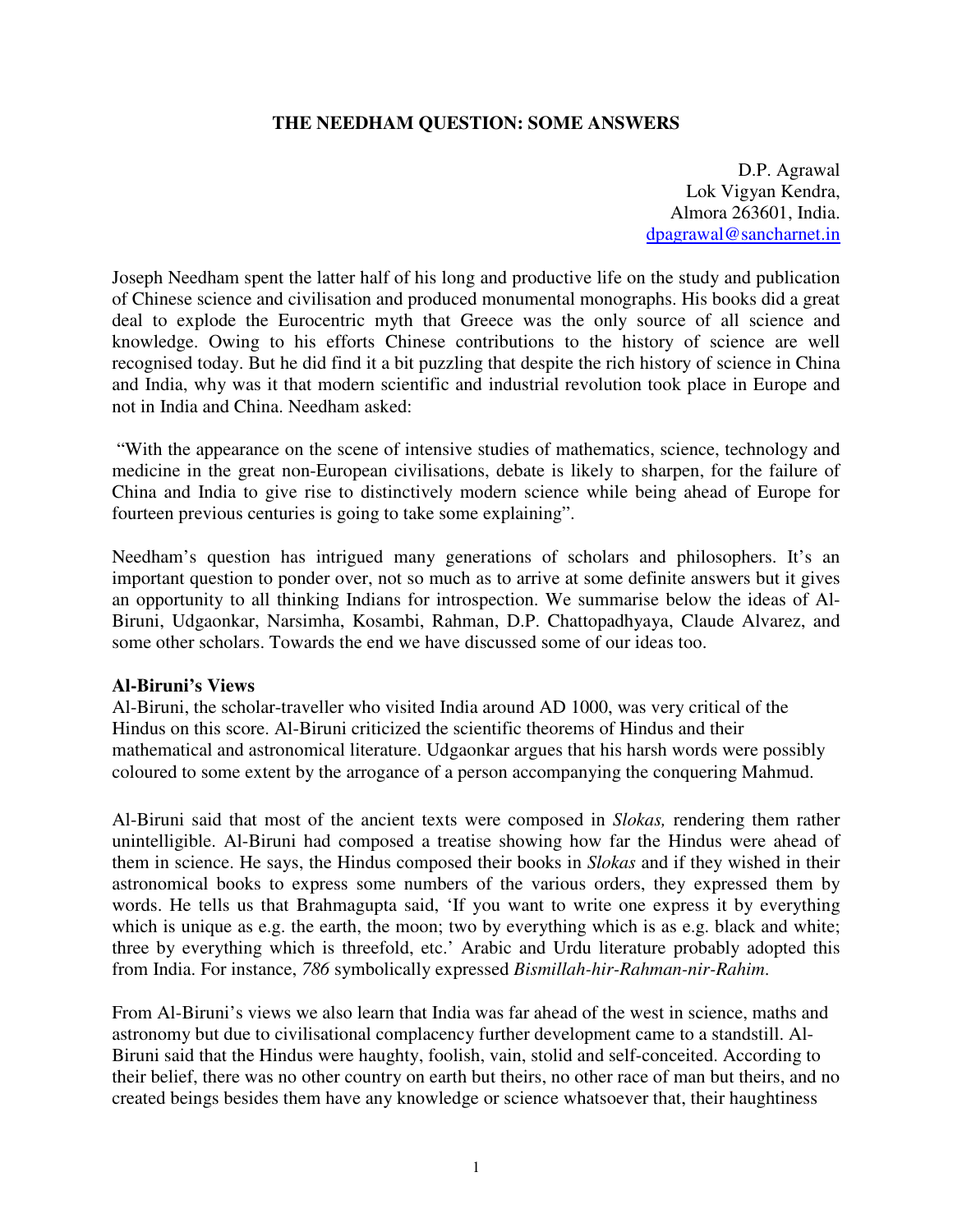was such that, if you told them of any science or scholar in Khurasan or Persia, they would think you to be both ignoramus and a liar (Rahman 1996).

# **D.P. Chattopadhyaya's Views**

D.P. Chattopadhyaya (DPC), a well known scholar, has a plausible explanation for the slow scientific progress in India. He thinks that the ability to swallow logical contradictions wholesale left its stamp upon the Indian national character, noticed by modern observers, as also by the Arabs and Greeks before them. The absence of logic, contempt for mundane reality, the inability to work at manual and menial tasks, emphasis on learning basic formulations by rote with the secret meaning to be expounded by a high guru and respect for tradition (no matter how silly) backed by fictitious ancient authority had a devastating effect upon Indian science. For historical descriptions of ancient Indian scenes and people, sometimes even for the identification of ruins, we have to rely upon Greek geographers, Arab merchant travellers and Chinese pilgrims. Not one Indian source exists of comparable value.

DPC explains that the *vaidika* and the *pauranika* modes of understanding and expression are highly symbolic, mystical and often rhetorical. Many writers of the Indian as well European tradition have pointed out the important distinction between the languages of mysticism, religion and poetry, on the one hand, and those of logic and science, on the other. He cautions that it would be wrong to suppose that mythical thinking has no structure in it. Without minimum structure, hidden or inarticulate in character, myths of widely different and (spatially) separated cultures would not have conveyed comparable or even strikingly similar messages/meanings.

DPC also wants us to critically assess if the *sufi* and *bhakti* spirit of resignation and reconciliation, emotion and acceptance adversely affected critical temper and scientific research in India during the second millennium. One of the reasons why science in India did not have a career comparable to that of post-Renaissance Europe is often attributed to the rise of devotionalism and mysticism as also indifference.

### **Rahman's Views**

A pioneer in the field of history and technology in India, A. Rahman in his article, *A Perspective of Indian Science of Tenth-Eighteenth Centuries* takes a look at medieval Indian science.

Rahman says that most of the ancient texts were composed in *Slokas,* rendering them rather unintelligible. Indians probably did so to conceal knowledge from the masses and maintaining necessary control and power. Here he also brings in the caste system as being responsible for limiting knowledge to a few.

Rahman elaborates on the interaction of Arab scholars with India and says that these scholars were aware of the development of sciences in India through the work of Al-Biruni and others, particularly in mathematics, astronomy and also in medicine and had also absorbed Greek scientific tradition in terms of studying Greek texts, their translations, interpretation through commentaries and analysis of problems. In contrast to Indian writings, the characteristic features of Arab literature were:

- The use of unambiguous and refined language.
- Providing definition of terms used and giving illustrations.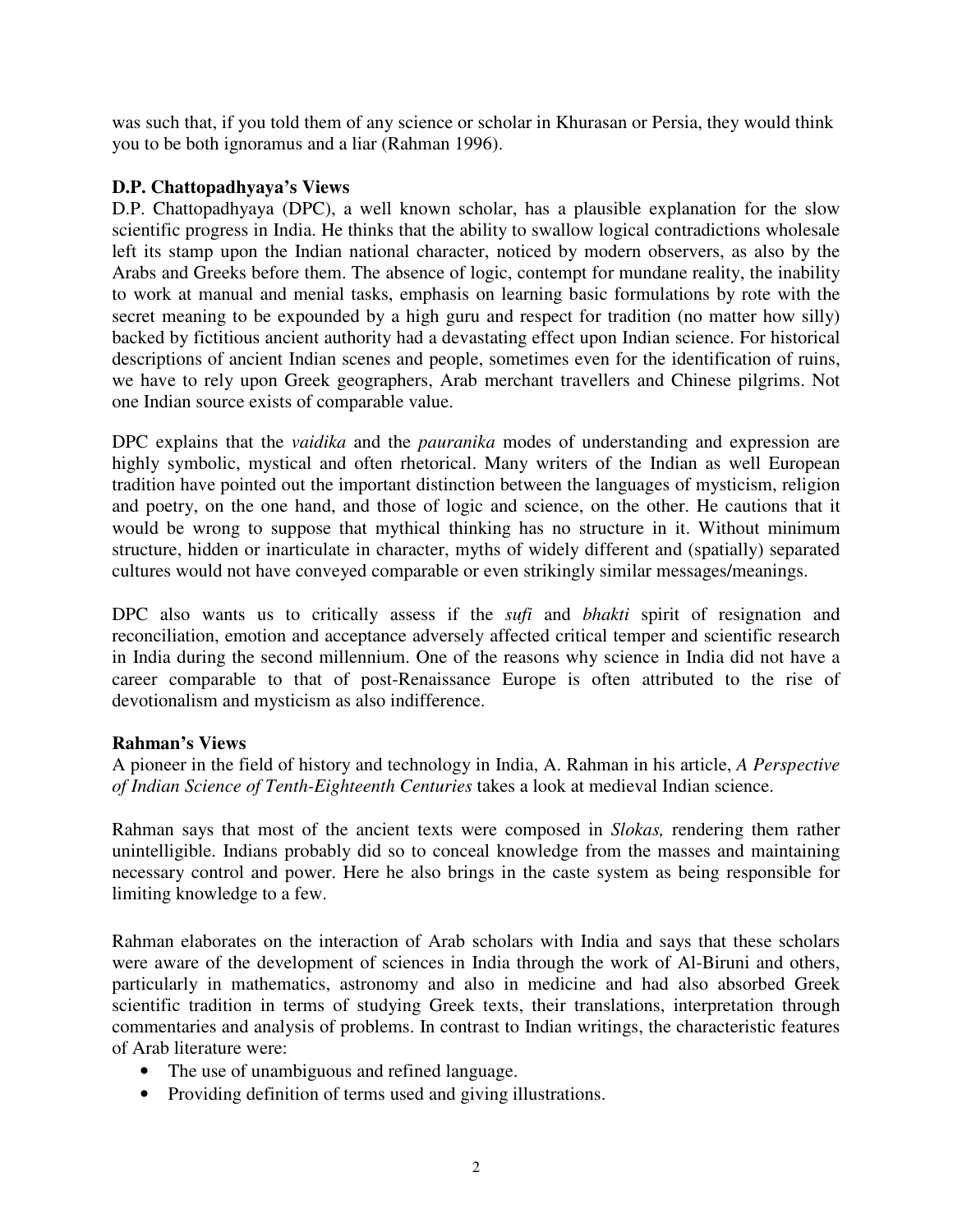- Posing of problems and providing their solutions.
- Giving examples for students or readers to solve.
- Literature displaying Aristotelian logic and rationality based on Greek philosophy.
- Literature displaying the three-fold purpose of knowledge, that is, Religious needs, agricultural requirements and meeting the everyday needs of life. In other words, Rahman says it was essentially directed towards practical needs, that is, it was utilitarian.
- Acknowledging the works of predecessors and discussing different points of view, also presenting views for or against a theory.
- Extending the base of knowledge to cover newer areas such as:
- Geography and history and writing of chronicles covering arts, crafts and various practices in different fields.
	- o Geology, gemmology and development of instruments for the purpose.
	- o Detailed knowledge of animals and plants.
	- o Physics, specially optics, specific gravity, magnets, etc, and the concept of motion and time. Development of instruments for measuring time.
- Compilation of catalogues, Zijes, checking tables, catalogues of other astronomers. Development of instruments for the purpose.
- Translation of Sanskrit texts and familiarity with and adoption of many features from Sanskrit traditions.
- Religious considerations often coming in the way of and suppressing scientific opinion.

Referring to the interaction between Arab, Persian and Sanskrit scholars, Rahman writes that many books had been written combining these traditions, but an integrated unified tradition did not emerge to create a base for further development of science.

Rahman enumerates the following reasons for the lack of development of science in India.

- During the period India remained an agricultural society, no new challenges came up to create new knowledge to help solve new problems. The two major developments apart from the field of arts and crafts were in the area of paper technology and the development of military weaponry technology, but no theoretical development could take place.
- Scientific activity and knowledge, by and large, remained a preserve of the elite, while arts and crafts remained with the less privileged groups.
- The pluralistic tradition of Hinduism, whereby different philosophies continued to coexist, as the faith failed to generate a unified pursuit of knowledge.
- Religious prejudices and linguistic arrogance may have also come in the way of evolution of a single tradition.
- The philosophic and theoretical framework being different, the Vedic logic on one hand and the Ptolemaic, the Euclidean and the Aristotelian logic on the other, became a major block, since both were associated with religion. The pressure of the conservatives was too much to discard the overall framework to create and develop a new integrated tradition.
- It also appears that two different processes continued to operate during the period: one towards the integration of the two traditions, and the other at keeping them apart.
- Lack of institutionalisation of education was also a handicap.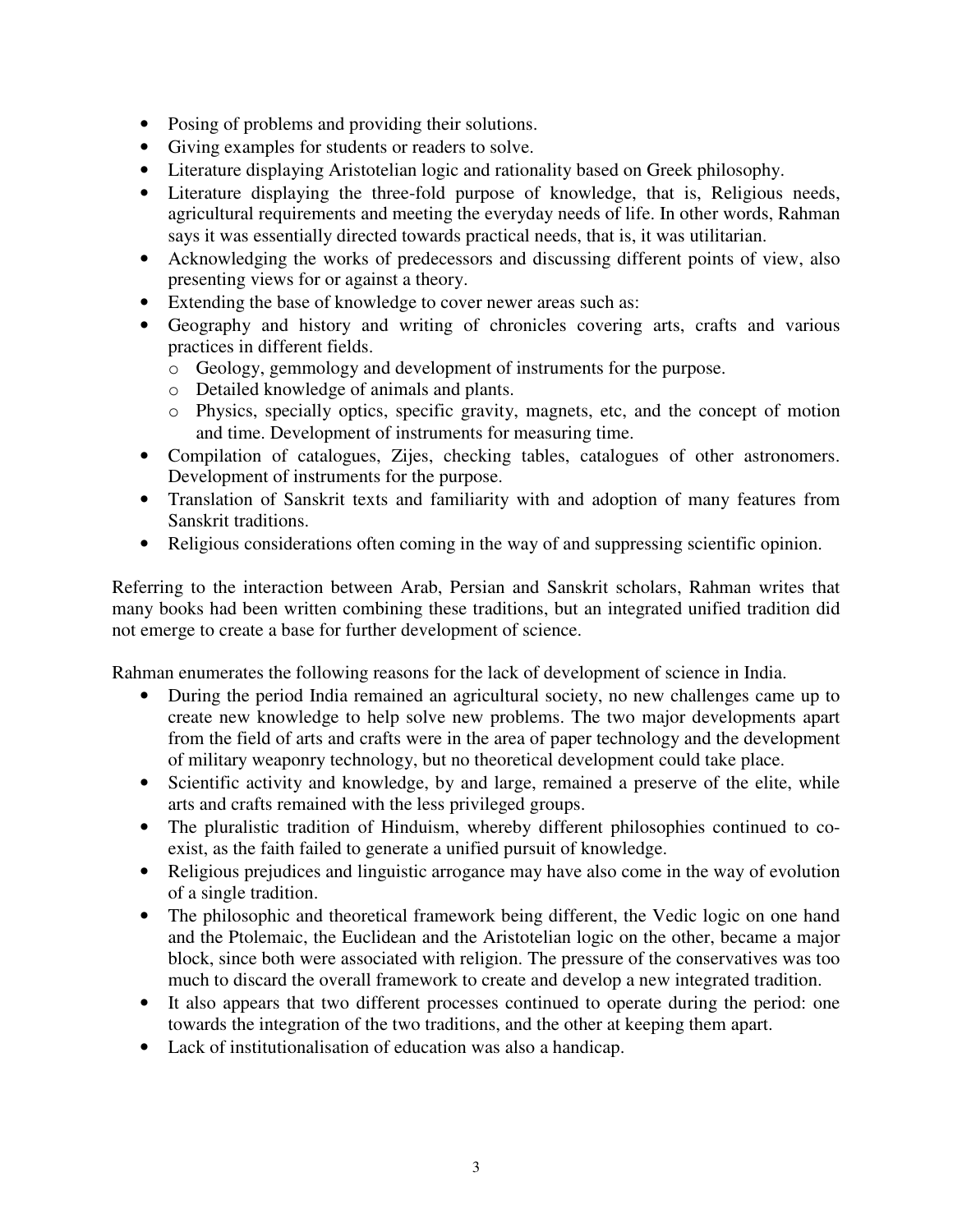• Change of dynasties and kings with different approaches to knowledge even within a dynasty also came in the way of continuous growth of institutions and spread of knowledge within an institution.

Towards the end, Rahman wonders whether there could be a possibility of Indians developing a unified base of science, incorporating new knowledge from Europe? He says that the literature of the period and the efforts of Sawai Jai Singh indicate that development in this direction was probable. However such an eventuality was disrupted by colonisation.

# **Udgaonkar's Explanation**

Udgaonkar has summarisd the views given by various scholars. These are listed with various other proposed socio-cultural explanations which are as follows:

**Other-Worldliness of Indian Culture:** It is alleged that early Indian culture was otherworldly, that it perceived the world as *Maya* or illusion, and that the conceptual world-worthlessness led to a lack of interest among Indians in any worldly pursuits. It is said that the Indians were only interested in the liberation of the soul as a goal, and not in studying the external world.

Udgaonkar points out that distortion of the word *Maya* is involved to some extent in the above argument. He quotes Vivekananda who refers to *Maya* as 'one of the pillars upon which Vedanta rests'. He, however, warns us that the word *Maya* is used incorrectly to denote 'illusion or delusion or some such thing'. Udgaonkar says that the perceived other-worldliness of Indian culture could not have been true for the majority of the population, India is also a land of Kautilya's *Arthasastra*, Vatsyayana's *Kama-Sutra* and Indian merchants have been entrepreneurial for thousand of years. Udgaonkar has also given the example of Jawaharlal Nehru who remarked, 'Probably the Semitic culture, as exemplified in many religions that emerged from it, and certainly Christianity, was far more other-worldly'. 'Indian culture taken as a whole', he further adds, 'never emphasised the negation of life, though some of its philosophies did so; it seems to have done so much less than Christianity'. Nehru points out that 'in India, we find during every period when her civilisation bloomed, an intense joy of life and nature, a pleasure in the act of living, the development of art and music, literature, song and dancing, painting and the theatre, and even a highly sophisticated inquiry into sex relation. It is inconceivable that a culture or view of life based on other-worldliness or world-worthlessness could have produced all these manifestations of vigorous and varied life. Indeed it should be obvious that any culture that was basically otherworldly could not have carried on for thousands of years. The confusion seems to have arisen from the fact that Indian thought was always laying stress on the ultimate purpose of life.'

**Suppression of Scientific Spirit:** Ancient Indian medicine took a momentous leap from magicoreligious therapeutics to rational therapeutics some 2500 years ago. The early medical men were looking for material, natural causes for diseases. The priests considered this natural cause and effect approach to human ailments and their treatment subversive, and the Indian lawgivers were obliged to denounce it as abject heresy. This led to the downgrading of practitioners of medicines in social hierarchy.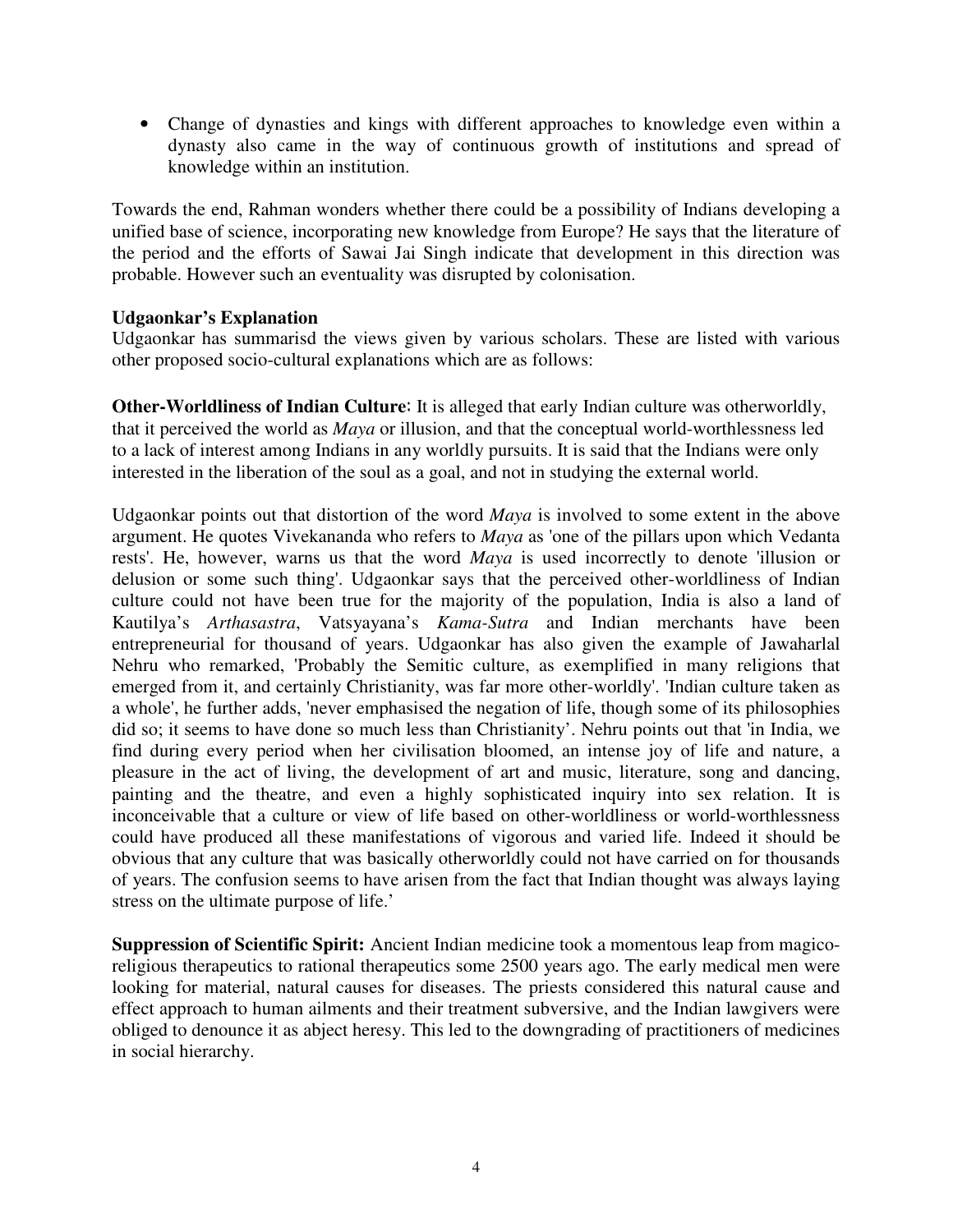Udgaonkar however argues that the conflict between science and counter ideology was also present in Europe in the Middle Ages. There was the inquisition, the burning at the stake of nonconformist thinkers like Giordano Bruno, the trial and humiliation of Galileo. How does one compare the conflict between science and counter ideology in India with that of Europe? Why was it that counter ideology prevails in India, whereas Europe could get over its influence. Refuting Chattopadhyaya's argument, Udgaonkar asserts that medicine did thrive in India and made advances and even spread outside India down to the 8th century. A Spanish Muslim quoted by Chattopadhyaya himself says that in 1080 AD Indian medicine was the best in the world.

**Conflict between Science and Religion:** It is claimed that there was no conflict between science and religion in India, unlike Europe, due to lack of hostility to science or to new ideas in philosophy and there was no persecution of atheists in India.

Udgaonkar says that this was true only for the early times when there was complete intellectual freedom, an example of openness being the *Nasadiya sukta* in the Rig Veda. Due to the canonisation of scriptures in India, there was not much scope left for research and originality in the sacred books, like *Smritis* and *Puranas,* which made it impossible for even outstanding intellectuals like Brahmagupta to counter stories like those of *Rahu, Ketu* and the eclipse. Udgaonkar enquires, "Is the view that there was no conflict between science and religion/spirituality a modern view, or does it go back to ancient times?" He quotes from Sankaracharya's commentary on the *Brhadararnyaka Upanisad*: 'Nor are the *Srutis* (the *Vedas*) supposed to have authority in matters which are contradicted by other means of knowledge, as for instance, if they said, Fire is cold and wets things'. Did scholars or people at large accept such thinking widely? During which epoch? When did the tradition of questioning, as in the *Upanisads* and *NyayaVaisesika* and other texts, lose its vigour and a static view of learning of the learned emerge?

**All Knowledge is in the** *Vedas***:** It is not uncommon to find the claims even today that the *Vedas* are storehouses of all knowledge, spiritual and secular. Udgaonkar says that it will be useful to know how old this kind of belief is in our cultural/philosophical history? When and how did it get ascendancy? Such a belief if widely held, could lead to stagnation or even decline in science and could, therefore, be an important factor inhibiting the growth of modern science in India.

**Accommodating Conflicting Opposites:** Indian tendency to accommodate conflicting opposites have been mentioned as one of the causes of the declining scientific spirit. D.D. Kosambi has observed: 'the "logic" advanced by the Brahmins took good care to avoid all reality. The end result is seen in the philosophy of the great Sankara (AD 800), who threw out the proposition that "A thing is either A or non-A", and viewed the universe as divided into metaphysical categories upon several planes. The highest plane was, of course, of speculation about and unity with eternal principles. Material reality did not exist. The philosopher was thus excused if he joined the common herd on the plane of ritual observation. An oft-quoted example of this tendency of accommodating the subjective with the objective and the material with the nonmaterial, as far as science is concerned, is that Brahmagupta wrote the popular myth about the cause of eclipses (Rahu, Ketu and all that) along with his calculation in terms of the correct astronomical explanation. Udgaonkar points out that such was the case in the West also for it is well known that Newton while working on the *Principia*, was at the same time also spending a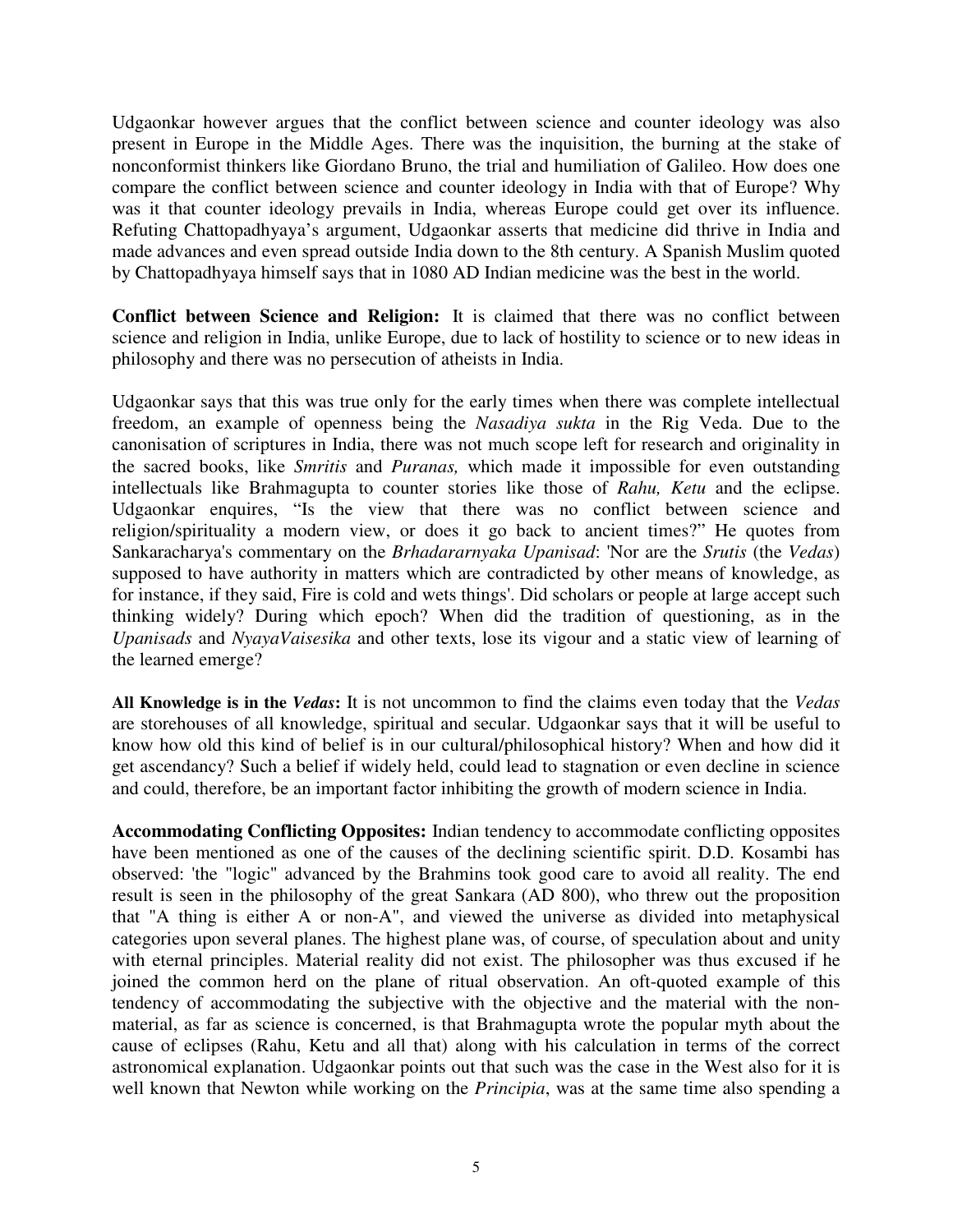substantial fraction of his time on investigations in alchemy and theology. In spite of Gould's remarks that Whiston had descended through history as the worst example of religious superstition and was viewed as an impediment to science, yet Newton greatly admired the book *New Theory* by William Whiston (1696). So we cannot say that the tendency to accommodate conflicting opposites did not affect development of science in the West at all and it affected only the development of science in India.

**Civilisational Complacency:** Another line of reasoning puts the blame on the complacency that the Indians had developed over a period of time: they began to think that they had attained the highest knowledge that humans were capable of and progressively lost the questioning attitude and openness to knowledge from other sources.

Udgaonkar says that the complacency or intellectual lethargy that had developed continued even after the Mughals came to power. Jawaharlal Nehru refers to the curious fact that Akbar did not take any interest in building sea power, though Vasco de Gama had reached Calicut, via Cape, in 1498, and established Portuguese sea power in the Indian Ocean. What is more, this lack of interest continued even after the Portuguese started exacting toll from traders and from pilgrims going to Mecca. He, or the 'jewels'in his court, also took no interest in printing though the Jesuits presented him with a printed *Bible*. The Mughal army and the armies of other states in India depended on foreign experts for their artilleries. Why did Akbar or anyone else not send his own men abroad for training, or interest himself in the improvement of the artillery by encouraging research work? Why did they not take interest in developing Indian clocks, though imported clocks were very popular with the Mughal nobility? Udgaonkar says that the conceit of Indians was not directly responsible for lack of scientific progress but it in consequence has given rise to certain other factors, which probably let down the scientific revolution.

**Social Rigidity:** It is also alleged that the growing rigidity of caste system in India led to the separation of the head from the hand. Theoretical and philosophical studies were the prerogative of the Brahmins, whereas practical arts and crafts were relegated to the other lower castes. Beside this, foreign travel was also banned in the  $8<sup>th</sup>$  century, which is usually attributed to the increasing rigidity of the caste system, and the ideas of purity and impurity.

Udgaonkar points out that Indian caste system has undoubtedly inhibited mutual reinforcement of science and technology but it has been less rigid than is often thought, and social stratification elsewhere in the world was not always more dynamic and flexible. As for relations between science and religion, there indeed were clashes between rationalist and conservative views, such as between Aryabhata and Brahmagupta (6th and 7th centuries CE) but the conflict never reached the intensity of western violence in which Bruno was burnt at the stake for his irreligious beliefs. We also need to recall that the great star of scientific revolution, Isaac Newton, wrote far more words on theology than he ever did on science. Regarding the ban on foreign travels and no cross fertilisation of ideas, Udgaonkar says that banning foreign travel could not but have had a very adverse impact on the exposure to fresh ideas and new techniques, so essential for the growth of science.

**Effect of Invasions:** The effect of successive invasions devastated and destabilised Indian society which not only lost its prosperity but also lost centres of learning including their libraries.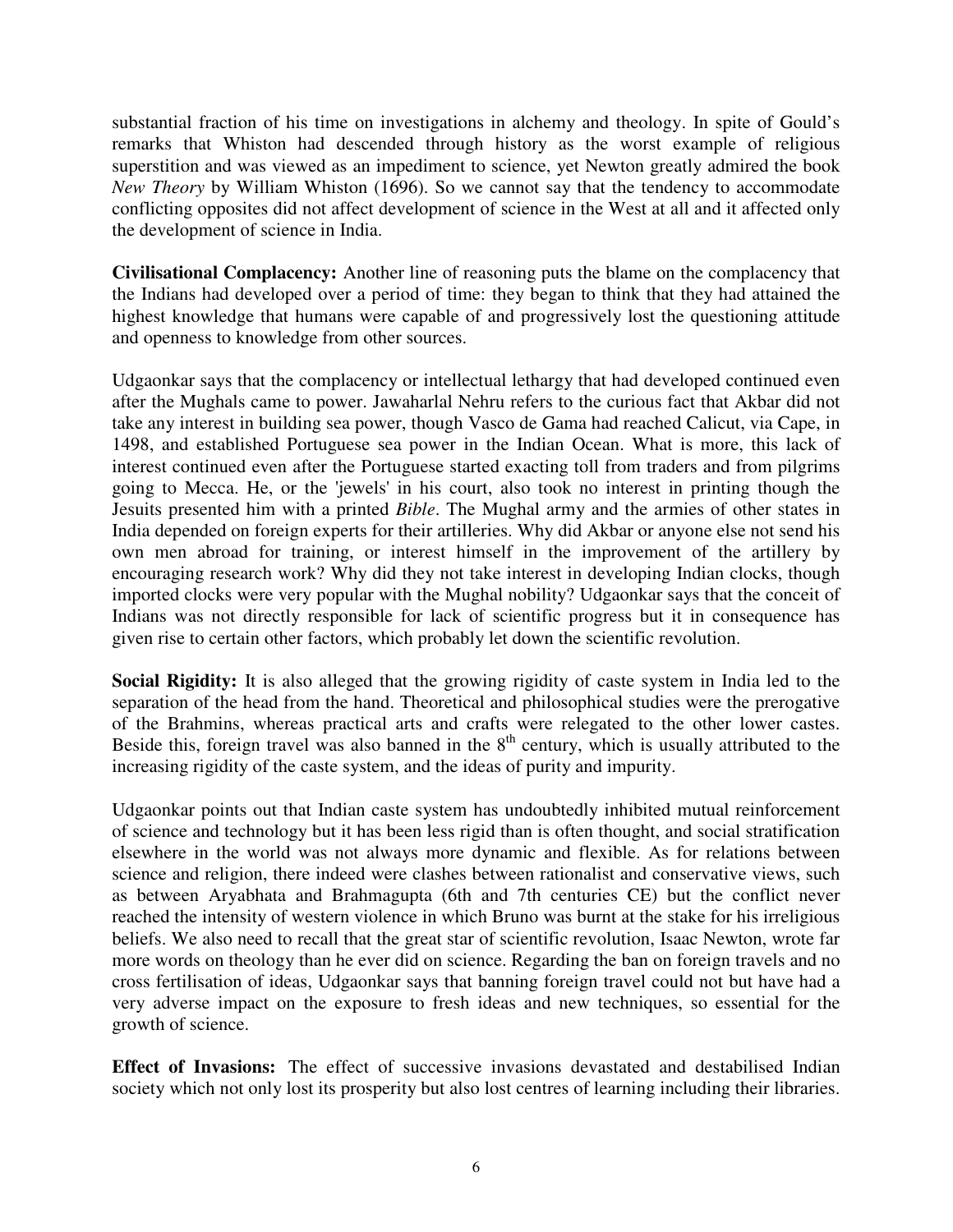Al-Biruni describes the effect of Sultan Mahmud's invasion '…Mahmud utterly ruined the prosperity of the country, and performed there wonderful exploits, by which the Hindus became atoms of dust, scattered in all direction, and like a tale of old in the mouth of people…. This is the reason why Hindu sciences have retired far away from those parts of the countries conquered by us, and have fled to places which our hand cannot yet reach …'

Udgaonkar says that the effect of centuries of unsettled conditions that prevailed before a multireligious composite culture could emerge, needs to be analysed dispassionately without allowing either Hindu or Muslim chauvinism to distort the views.

Udgaonkar has discussed only socio-cultural parameters to Needham's question whereas there are several other aspects of Indian history of science and technology, which needed to be discussed. Roddam Narasimha has given more importance to ideological or attitudinal factors to answer the question why India failed to give rise to distinctively modern science while it had been ahead of Europe for fourteen previous centuries?

### **Roddam's Answer**

Roddam does not seem to be convinced with the socio-cultural explanations summarised by Udgaonkar. He found that the first difficulty with the socio-cultural explanations is that they do not recognise the diversity of Indian civilisation, and in particular its philosophies. The second difficulty he has observed with the socio-cultural explanation is that they ignored the presence of strong scientific traditions in India at different periods in history. The third difficulty, which Roddam finds is that for nearly fourteen hundred years after certain fundamental developments in Greece, European science was stagnant; no great advances in terms of fundamental ideas were made in what indeed have come to be known in Europe as the Dark Ages. This was incidentally a period that was a classical age for India in spite of all the socio-cultural reasons given above.

He points out that the socio-cultural explanations may thus not be convincing but the Needham question cannot be brushed under the rug. The question should be approached from a very different perspective. Ideological or attitudinal factors which have been held responsible for India's inability to build on its early base, do not strike us as having the status of anything more than speculations or prejudices, given the importance of the question being discussed. Therefore, before asking why India and China did not give rise to modern science first, we need to ask how the European Miracle happened. Second, we have to analyse the epistemological reason why the Indian mathematical revolution did not lead to a corresponding distinctively modern scientific one.

The famous triple inventions – printing, gunpowder and magnet – changed the appearance of the whole world; the first in letters, the second in warfare, and the third in navigation. And this powerful trio came from China, as did silk and the clock escapement mechanism. Gombrich points out that there were two important omissions in the list: one was the paper on which the list was written which came from China and the other was numerals that listed them, which came from India.

The inventions that occurred in Europe in the  $16<sup>th</sup>$  century must, at least in part, have been triggered and inspired by technological flood from the east from China, through West Asia.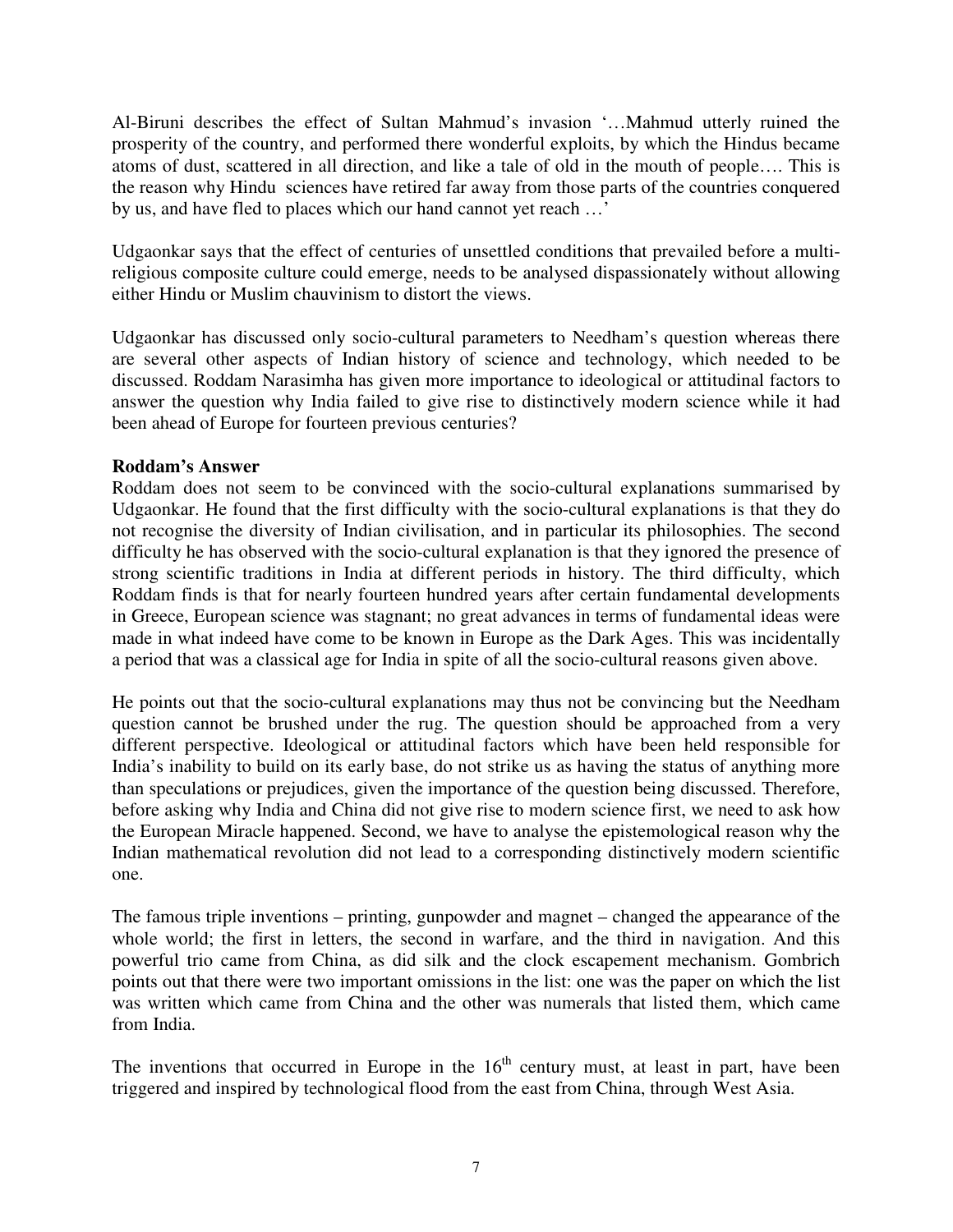The second clue comes from mathematics. One of the most striking features of the scientific revolution was the mathematisation of science. Galileo used mathematics; Newton's great and epoch-making book was titled *Principia Mathemetica Philosophiae Naturalis* (The mathematical principles of natural philosophy). Where did this mathematics come from?

One can therefore argue that the long Dark Ages of Europe were broken with the help of technical and mathematical inventions imported from the east. Europe came into contact with these through the violent conflicts that took place with the Arabs during the Crusades.

Roddam has also elaborated the epistemological reason as to why the Indian mathematical revolution did not lead to a corresponding distinctively modern scientific one. The Indic approach basically was not that of model makers but of ingenious algorisers, and showed a deep and studied distrust of axioms and physical models.

**Mathematical Revolution in India:** Roddam points out that what Europe acquired was the algoristic or computational revolution that occurred in India. It started in  $5<sup>th</sup>$  century CE, heralded by the great figures of Aryabhata and Brahmagupta and was perfected by the integration of zero into it. Various notations, algorithms, trigonometric sines, brief tables, etc, were discovered here. Most of the mathematical solutions discovered in India now belong to the western legacy, like second order interpolation formula which was invented a thousand years before in India and is now called the Newton-Stirling formula.

The early centuries of the second millennium witnessed an extraordinary burst of new and creative mathematics in Kerala (south India). Madhava (1340-1425 CE) discovered a series of expansions for the trigonometric functions that were equivalent to the Maclaurin series of early 18th century Europe. He also computed for *pi* the 'approximate' value of 3.1415926536, to a much greater accuracy than anything that had been achieved in any previous work. These, and other developments, unleashed a new and unprecedented computational power that would become a valuable tool in the pursuit of the exact sciences.

This algoristic mathematics, from India and the Islamic lands, combined with the classical Greek penchant for axiomatised model-making (retrieved again through Islamic science) and a technology empowered experimental philosophy, appear to have led to the revolution of the 'distinctively modern'science that Needham talks about. In retrospect, we can say that the centuries around 1600 CE saw a remarkable series of episodes of cultural fusion from East and West, resulting in the scientific (and later the industrial) revolution.

Roddam further states that the Needham question now rephrases itself to ask why the Indian mathematical revolution did not lead to a corresponding 'distinctively modern'scientific one. One reason is that the other ingredients of the scientific revolution - the idea of physical models and the development of technology enabled experimental methods - did not obtain in India. It is also likely that (unlike in Europe) no social, economic, or political pressure for it was felt in India at the time: the spirit of Baconian domination over nature was (and indeed largely remains to this day) alien to a culture that has always respected nature as bountiful rather than regarding it as an adversary. The proposal here is that there were some fundamental philosophical reasons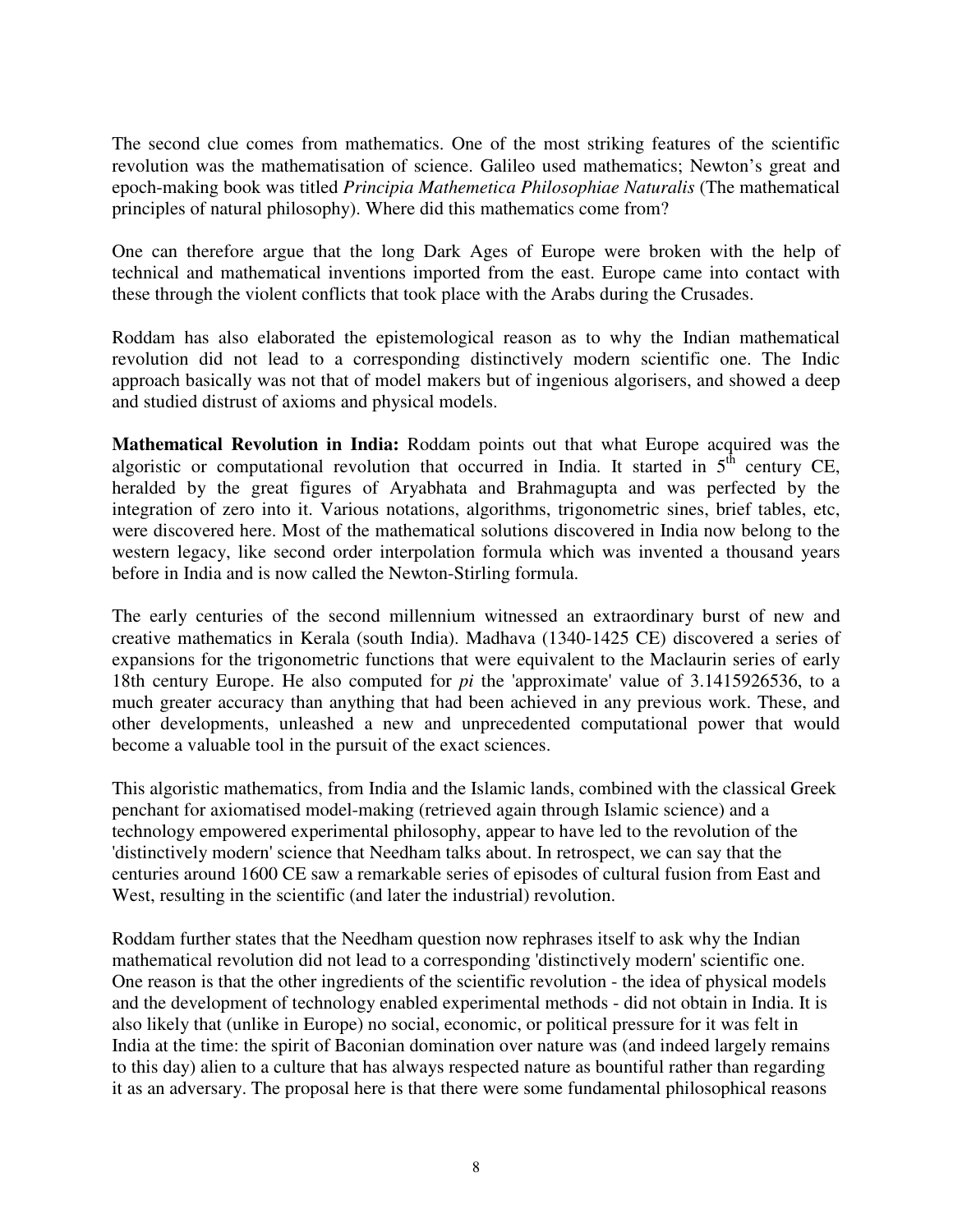as well. It is clear from a reading of Eastern and Western scientific literature that, at the very least, there are strong differences between different civilisations in the style in which they build that organisation. These differences appear to reflect deep epistemological differences, in other words differences in the philosophical approach to knowledge. For instance, if we compare two approaches to geometry Sulba-sutras (7<sup>th</sup> century BCE) and Euclid (3rd century BCE), we will find that *Sutras* are basically strings of concise, aphoristic statements, rules, or directions holding a work or subject together (in western literature we could say that Wittgenstein's *Tractatus* is written in the *sutra* style). Euclid, on the other hand, gives a collection of 'theorems' in geometry derived from a set of definitions, postulates ('axioms'), and common notions. Similarly, if we compare the two great astronomers Ptolemy  $(2^{nd}$  century CE) and Aryabhata (5<sup>th</sup> century CE), Ptolemy proceeds with a basic physical/kinematic model in mind. The model is geocentric, and the planets move in epicycles. Aryabhata also uses epicycle, but by splitting planetary motion into a mean and rapid epicyclic fluctuation superposed over it. It is very likely that the basic idea of epicyclic motion was borrowed from the Greeks. But the interesting point is that Aryabhata does not set out or justifies any underlying physical or geometrical model at all, although he is aware of physical concepts relating to eclipses, relative motion, and so on.

The conclusion that Roddam draws from this comparison is that the Greek ideal was to proceed from axioms or models, through logical deduction, to theorem or result; the Indian ideal seems to have been to proceed from observation, through algorithm, to validated conclusion.

**Modern Science:** Modern Indian science, which has very largely followed the western style, and claims some very significant contributions in both theory and practice, still lacks innovative model making. A fascinating exception would seem to be the work of S.N. Bose, whose formulation of a new statistical model for the kind of particles that have now come to be known as bosons was very much high science in the western spirit. Paradoxically, the Bose model was really the outcome of a counting exercise, a calculation based on combinatorics, a subject with a long history in classical Indian mathematics. Bose implicitly made fundamentally new and path breaking assumptions in deriving his results, but did not seem aware that he had taken an algoristic rather than axiomatic approach to the fundamental problem that he solved. Was this a fusion of the Indian passion for algoristic procedures with western type model making and does it demonstrate that behind very successful simple algorithms may lie simple and profound physical models? But the very rarity of this kind of achievement shows the enduring power of culturally determined patterns of thought. So too does the work of the mathematician Srinivasa Ramanujan, who discovered brilliant new results but could rarely provide 'proofs'for them.

Roddam further asks, "Is it possible that the great pragmatic civilisations of the East misjudged how far the quest for truth might go based on what they considered inadequate foundations? Were their rules of inference too stringent, their pursuit of absolute truth so demanding, that they missed the power and insight that could be gained from what they considered was a less fastidious approach to knowledge - which (again mysteriously) turns out not only to be often 'correct'(as for instance with the heliocentric theory), but also to lend itself to such systematic but astonishing enlargement of scope and power of self-correction? Could this not be part of the reason for the great eastern failure noted by Needham?

Roddam concludes, the epistemological view that a culture takes may well depend on the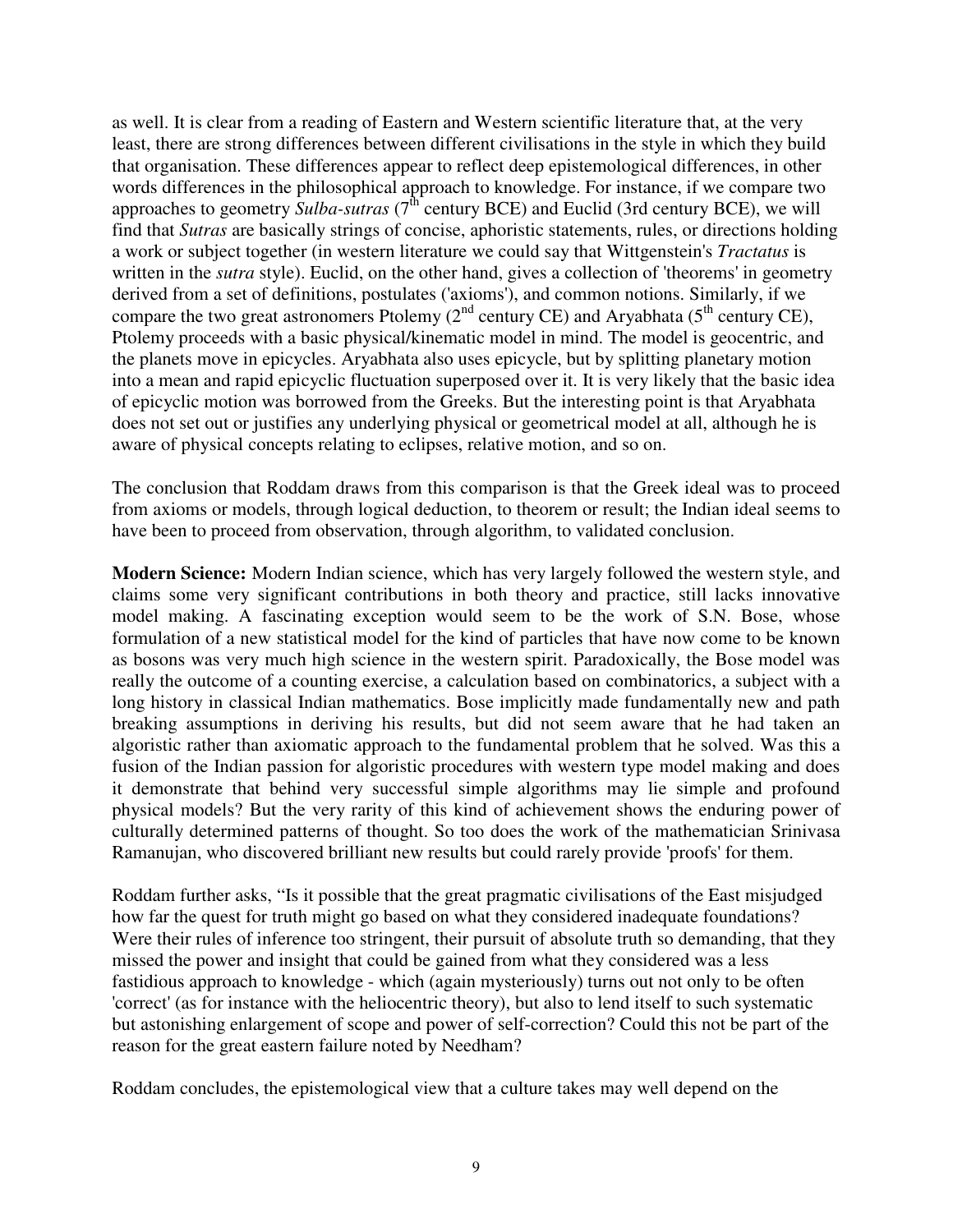physical and intellectual tools that it has. If the phenomenon is too complex and complicated (e.g. meteorology, biology, social science), one is forced, even today, to resort to data analysis to infer patterns, without the aid of axioms or models; if on the other hand, the phenomena are simpler (physics, chemistry, aerospace science), it seems worthwhile to try to construct suitable minimalist models or to discover the most parsimonious set of axioms, so that 'axiomatisation' becomes a worthwhile goal, a feasible approach. Modern science will presumably go ahead pursuing both paths simultaneously. It is, in the final analysis, a question of choosing the most appropriate strategy to tackle any given problem with the physical and intellectual tools that one happens to possess at a given point in time - as we continue with the long history of humankind's attempt to organise the reality of nature.

Let us consider a few other views now.

# **David Cosandey**

*Le Secret de l'Occident* (The Secret of the West) unveils an economic and political theory about scientific and technological progress. The theory gives the reasons why the scientific and industrial revolutions originated in the West, and not in the Middle East, India or China. It succeeds in explaining the European "miracle" in the 2nd millennium as well as the Greek "miracle" in antiquity. It unravels the causes for the decline and rise of India, China and the Middle East across the centuries. Cosandey's theory can be summarised as follows:

**Debunking Traditional Explanations:** Cosandey refuses the usual "internalist" explanations for European inventiveness like religion, culture, genetics, climate, third-world abuse, Greek heritage, etc. He says that none of these elements pretend to shed light on long-term European success. He further explains that during some periods of time, China, India or the Middle East led the way in science and technology and this does not fit well with the idea of an inherent religious, cultural, ethnical superiority of the west over the east. One has to admit important changes in those inherent abilities, which remain to be explained.

**Economic and Political Theory:** Cosandey further explains that for science and technology to advance in a given civilisation, two conditions are required: a thriving economy and a stable political division. That is, a rich and stable state system is needed. Western Europe enjoyed growing trade and manufacturing, and was divided between long-lasting competitive kingdoms, during the entire second millennium - that is why it succeeded the way it did.

In particular, the smart European scientific professional structure, the institutions that allowed scientists to make a living while doing research in universities, royal academies, private mathematical schools, etc, could come to life and survive, thanks to the existence of a wealthy and stable western European state system.

In this context, the XVI-XVII century scientific revolution is interpreted as the outcome of the economic boom and military revolution that western Europe underwent in the same period.

In the case of Middle East, India and China, whenever prosperity and stable divisions were there, scientific knowledge flourished. In all other cases, (political unity, fast-changing boundaries and/or economical doldrums), science recedes. Cosandey further explains that to get a clear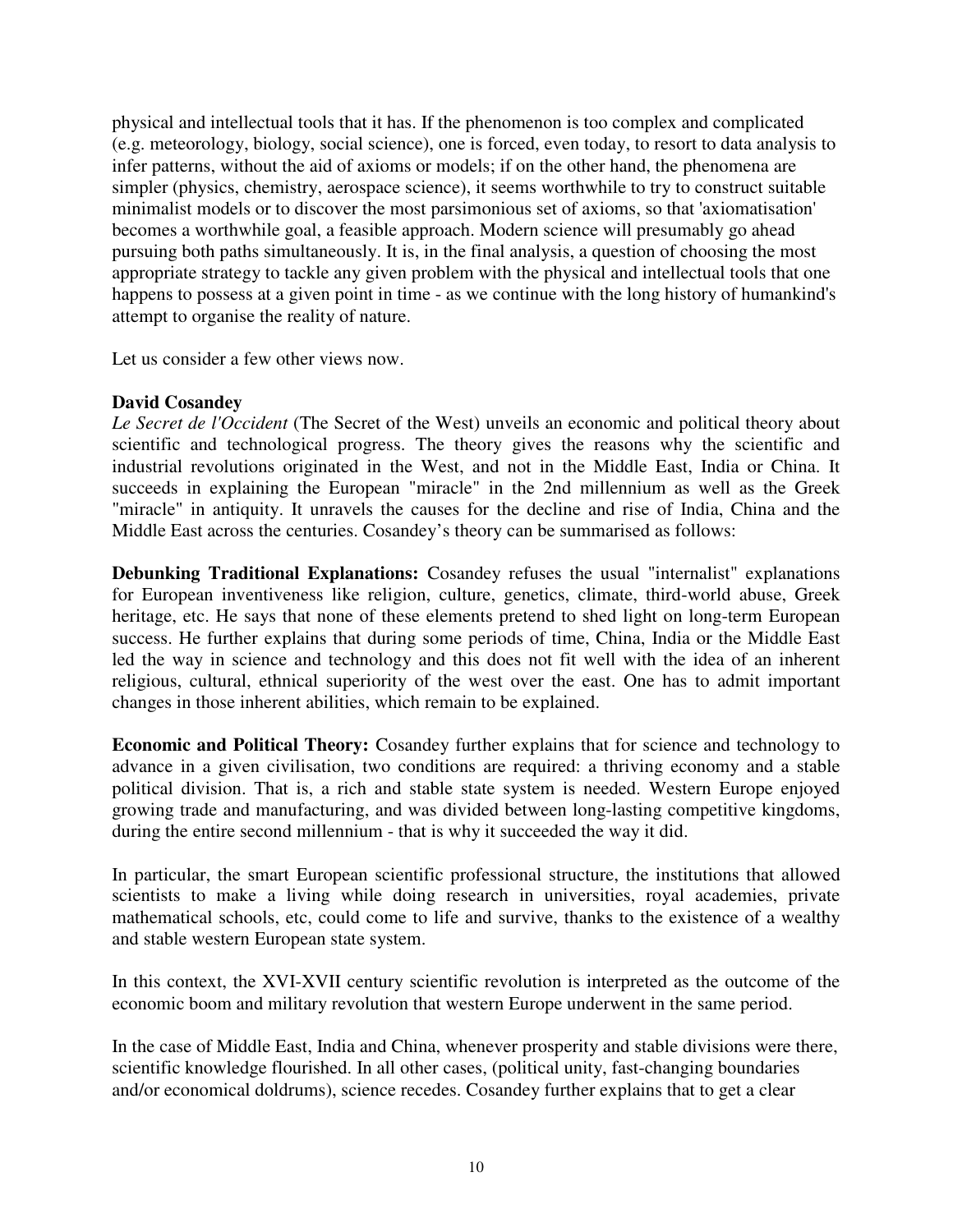picture, one must consider each period separately.

**Coastline Shape Hypothesis:** Cosandey explains why western Europe benefitted from prosperity for such a long time? The main cause is the shape of its coastline. The western part of the European continent is the only densely populated area on the Earth boasting many peninsulas, gulfs, straits, inland seas, while still being, for the most part, an interconnected land. Such an articulated coastline enhances trade, because the sea accessibility makes maritime transportation easier. The sea route is much better than river or land transportation. Before modern times, it was safer, quicker, freer and tremendously cheaper. Moreover, an articulated coastline defines naturally limited core areas within which polities can live without much disturbance – Britain, Ireland, Spain, France, Denmark, Sweden, Italy are regions well delimited by the sea. The long-term stable political division stems from that advantage, as the sea is the best possible boundary for a state. In mathematical terms, the quality of a coastline is measured by Mandelbrot's fractal dimension of the coastline. The higher the dimension, the better is the shore articulation. Cosandey made some measurements on maps and obtained that Europe has a fractal dimension of 1.46, much higher than China (1.26), India (1.14) and the Middle East (1.13), which is significant because this figure can only take values between 1 and 2.

### **David Landes**

Landes says, "If we learn anything from the history of economic development it is that culture makes all the difference. . . what counts is work, thrift, honesty, patience, tenacity". Landes explains that culture might include, in addition, such attitudes as willingness to challenge the natural environment, which previously was the realm of the gods; rebel against ancient traditions of how to make things; emulate the customs and techniques of otherwise despised foreigners; and adopt a rational and mechanistic attitude toward the manipulation of natural forces we call "production." These features determine technological creativity, and surely they are part of "culture" no matter how defined. He further explains the tendencies in medieval religion in which nature is subordinate to man and remarks that, while the old legends remained to warn against cosmic insolence (in East), "the doers were not paying attention (in West)".

### **Karl Wittfogel**

Civilisations whose agriculture was dependent upon large-scale waterworks for irrigation and flood control were called "hydraulic civilisations" by the German-American historian Karl A. Wittfogel in his book, *Oriental Despotism* (1957).

Wittfogel believed that such "hydraulic civilisations" – although neither all in the Orient nor characteristic of all Oriental societies – were quite different from those of the West. He believed that wherever irrigation required substantial and centralised control, government representatives monopolised political power and dominated the economy, resulting in an absolutist managerial state. In addition, there was a close identification of these officials with the dominant religion and an atrophy of other centres of power. The bureaucratic network directed the forced labour for irrigation projects. Among these hydraulic civilisations, Wittfogel listed ancient Egypt, Mesopotamia, India, China and pre-Columbian Mexico and Peru. Wittfogel identified the centralised and bureaucratic empire as the one blocking element for eastern science, technology and economic development.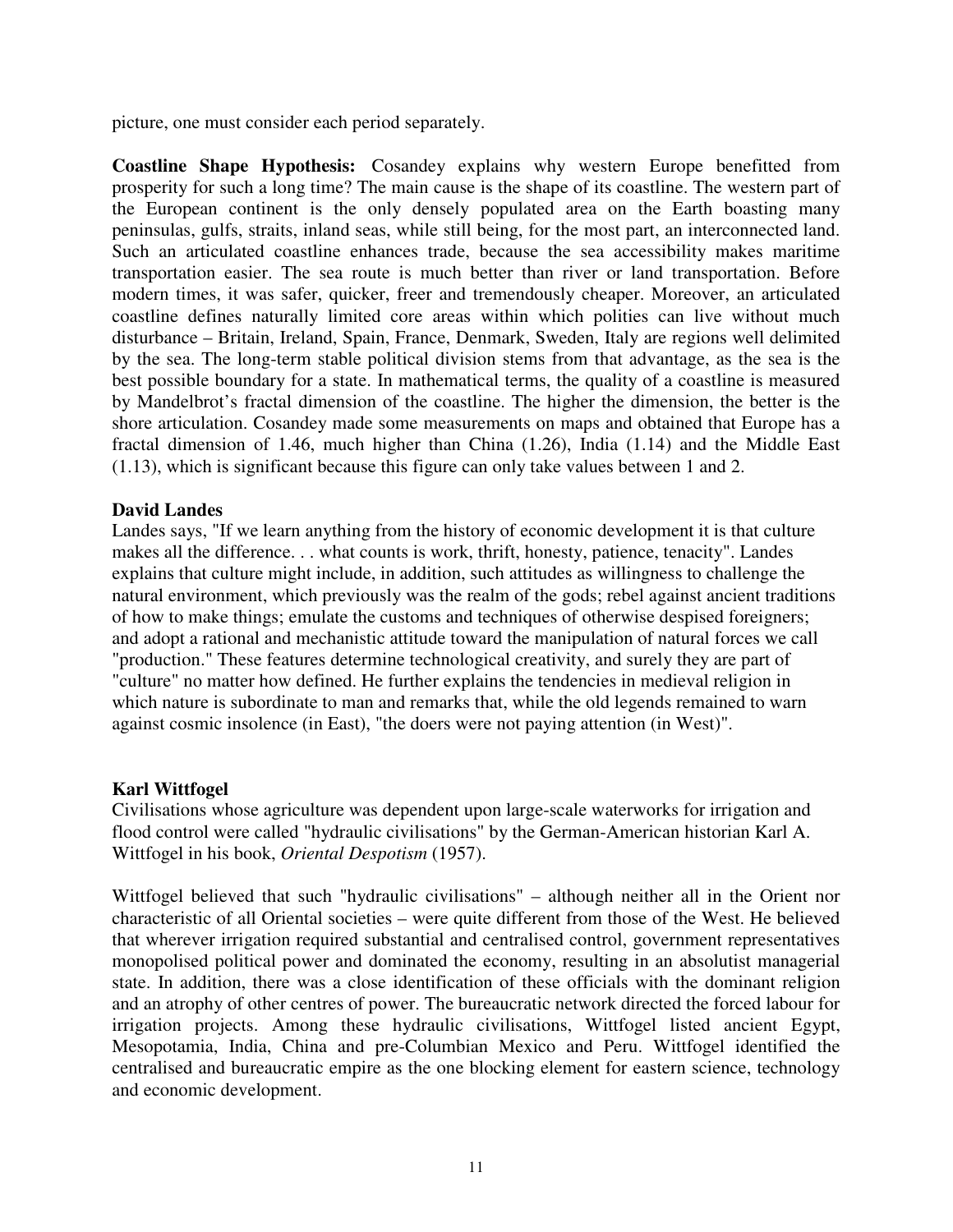### **Max Weber's Views**

Weber provided the specifics for the argument, with the details of the mechanism by which the belief in a "calling" and in worldly asceticism developed, leading to modern capitalism. Weber argued that these behavioural changes alone could not bring about modern capitalism, as it required an "appropriate set of conditions" in the economic sphere. Weber falters when it comes to explain the ancient Greek boom, the fast growth of northern Italy up to the Renaissance, or the great times in other civilisations (in particular India: 300-700, China: 700 to -200 and 800-1300 CE). He thinks naively that people are, on an average, moved by abstract ideas and not by their interests. Weber's idea seems to confirm that people are likely to believe:

- Simplistic ideas in fields where the mass of information and interconnections apparently makes the problem hopelessly difficult.
- Negative judgements about other people. It is so nice to feel superior.

# **Ziauddin Sardar**

Passion for science isn't restricted to the richer countries of the West. If people think otherwise, it's because colonialism did its best to stamp out every last vestige of indigenous research in the East, says Ziauddin Sardar.

Ziauddin states that science and scientists in developing countries are not much different from their counterparts in the West. There is nothing uniquely Western about the pursuit of knowledge through deductive reasoning. All living cultures, however "backward" they may seem to the European gaze, have an appreciation of logic, reasoning and empiricism. A culture that does not value knowledge *per se* is a rare – and an extinct – beast. Cultural attitudes have nothing to do with scientific progress or lack of it in the developing countries. The assertion that science cannot develop in conformist societies is also false. Consider Japan, one of the most conformist nations, yet with one of the most developed scientific structures in the world. Neither was the European Renaissance unique. Many great civilisations have had their own versions – albeit in the distant past in some cases. We now know that the quantity and quality of science in Islamic, Chinese and Indian civilisations was truly mind-boggling. Historians of science now tell us that there is hardly a culture that has not produced some significant science.

Ziauddin argues that Europe itself learned deductive reasoning and experimental method from Muslim scientists. The European Renaissance would have been inconceivable without Islam: the scientific works of Copernicus were based on the labours of Nasir al-Din al-Tusi, a 12th-century mathematician from Khorasan, Iran. Where would optics be without Ibn al Haytham, a physicist and philosopher from 10th century Basra, Iraq. It's impossible to imagine mathematics today without the 9th century founder of algebra, Al-Khwarizmi.

There are differences between science in the West and the developing world. Some of them are historic; others have to do with the nature of modern science. But by far the most important reason for this difference is colonisation, which destroyed indigenous science. Colonial powers closed down colleges and universities, banned research and outlawed the practice of indigenous science and medicine. In Indonesia, for instance, the Dutch barred local people from higher education right up to the 1950s. Back in the colonising countries, the fruits of colonisation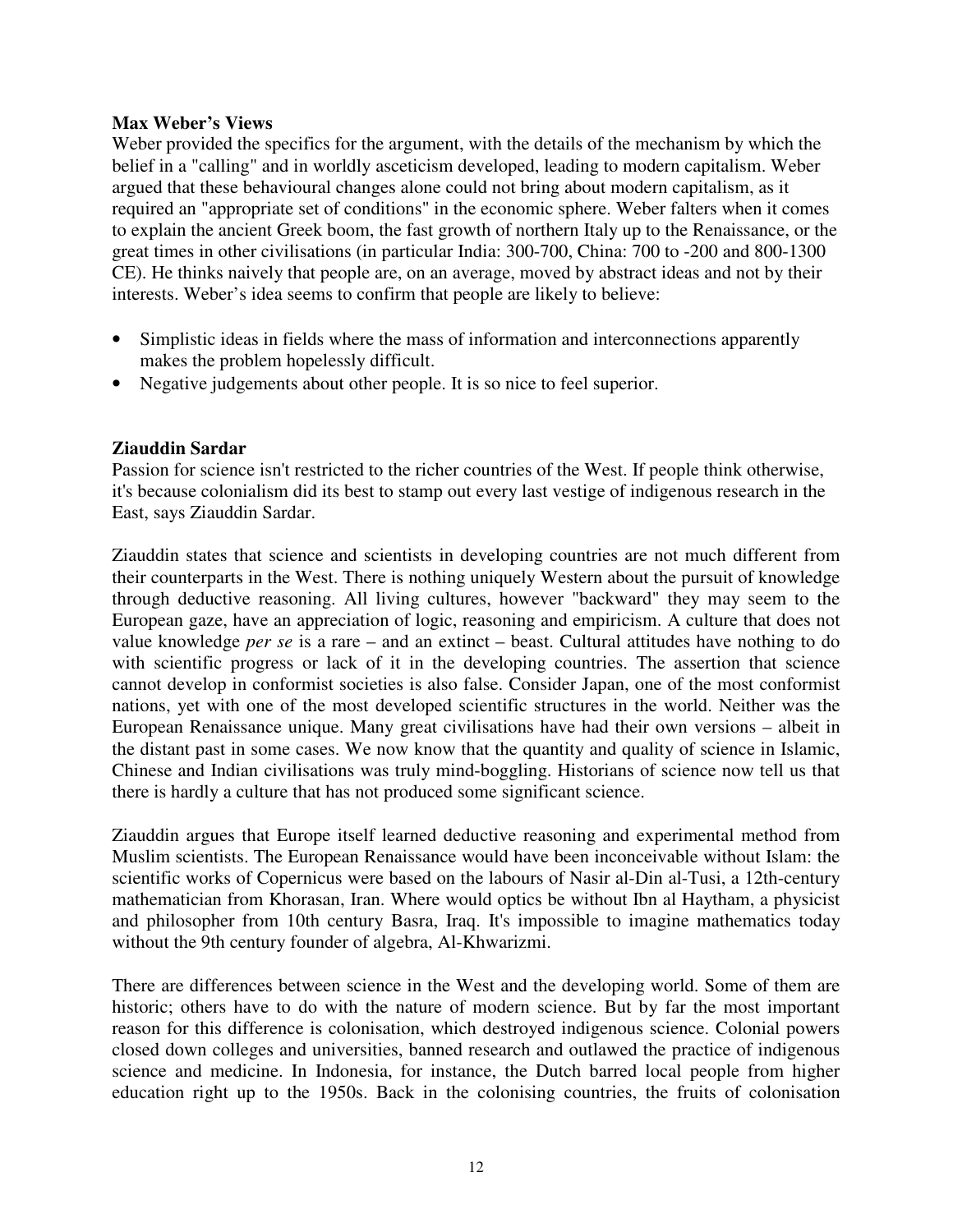fuelled European Renaissance and provided the Industrial Revolution with all the capital it needed. Sardar concludes by suggesting that science outside the West is held back by cultural attitudes or lack of willingness to confront authority is to simply repeat the mistakes of too many textbooks.

### **Our Suggestions**

As we have seen above, there are no easy and simple answers to the Needham question. Such social phenomena are multidimensional and therefore multi-causal. We would like to emphasise simply on the negative roles of the Brahmins and the British.

There seems to be a deliberate attempt by the Brahmins to keep science as a monopoly of the Brahmin elite. It was expressed in symbolic form or terse *shlokas* which required detailed commentaries and explanations. The priests considered the natural cause and effect approach to human ailments and their treatment subversive, and the Indian lawgivers were obliged to denounce it as abject heresy. This led to the downgrading of practitioners of medicines in social hierarchy

They also put more emphasis on learning through rote rather than through critical discussion. The worst thing that they did was that they monopolised theoretical and philosophical knowledge and the practical work was delegated to the lesser castes. Even in the Harappan period, we find the metallurgists on the periphery of the settlement and all our artisans were pushed to the lowest rung of the social hierarchy. No wonder, whether it is the weavers or the blacksmith, they were treated as *Shudras*.

As has been shown by Dharampal, Claude Alvarez and A Rahman, Indian science and technology were faring well in  $18<sup>th</sup>$  century CE when Europe was still going through its Dark Ages. Indians were producing the best steel, doing plastic surgery and smallpox inoculation, and between China and India monopolised 75 per cent of the global industrial production. Even in the 12th-13th century CE, zinc production in Rajasthan was almost on an industrial scale. Our textile industry was highly developed and competitive. It was the colonial rule which practiced a deliberate policy of learning our technologies and utilising them for their own industrial revolution and systematically dismantling all our industries. The consequences of the negative socio-cultural factors generated by the Brahmins and the physical decimation of our science and industry by the British were mainly responsible for our regression. Perhaps, if the British had come a century later, India and China would have continued on their trajectory of industrial and scientific growth and perhaps overtaken Europe in assuring the industrial revolution.

### **Summary**

Needham's question is rather vast and complex to answer. Such social phenomena are multidimensional and therefore multi-causal. The discussion on this question should not be limited only to explain the success of the West and the regression of the East in science and technology over the last few centuries, but also to explain the astonishing stagnation of the West from 300 to 1100 CE (the Dark Ages), and the progress of the East during this period.

### **Bibliography**

1. Cosandey, David 1997*. The Secret of the West.* Paris: Arlea.